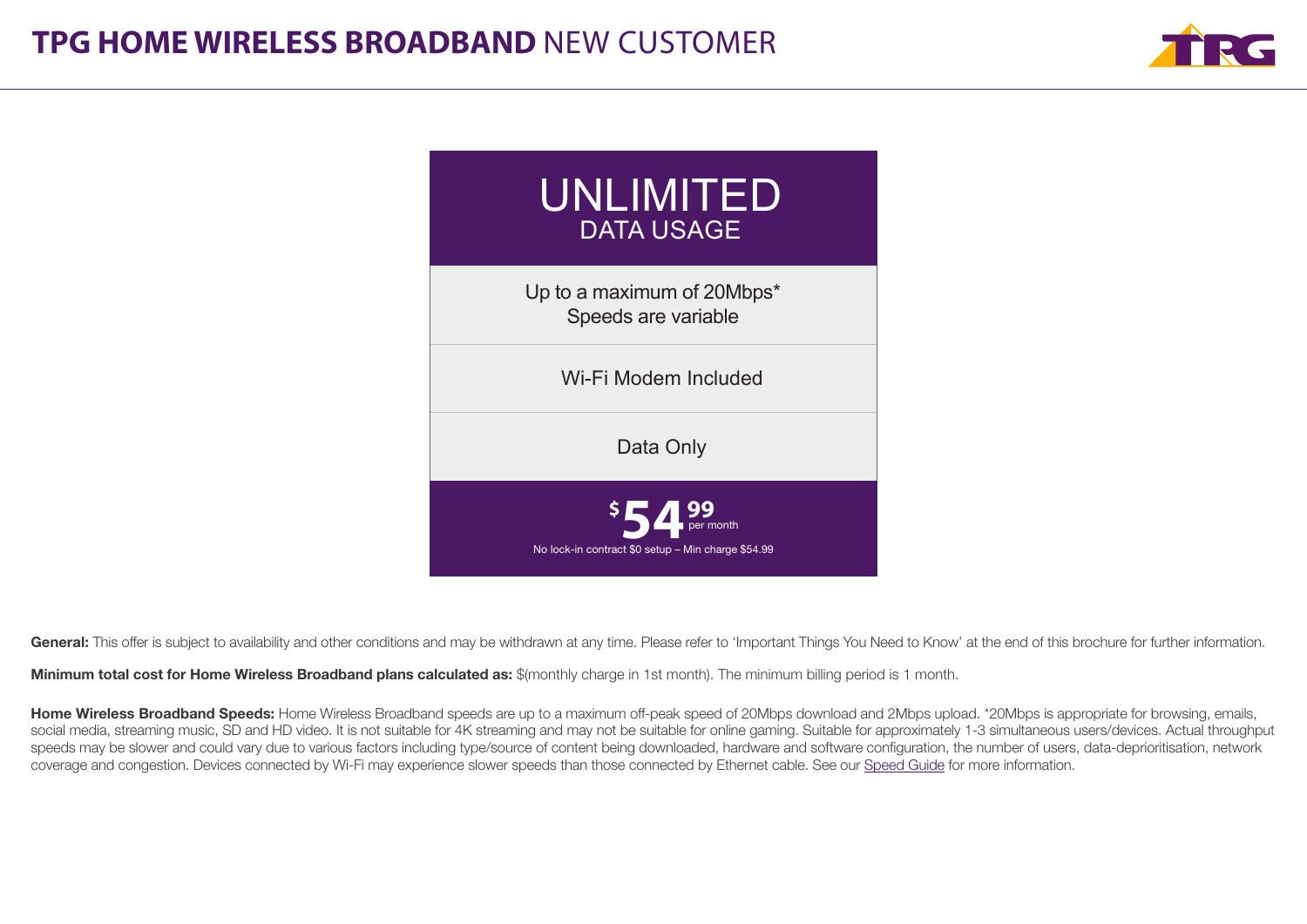



The plans above are only available for existing TPG customers.

General: This offer is subject to availability and other conditions and may be withdrawn at any time. Please refer to 'Important Things You Need to Know' at the end of this brochure for further information.

+Pricing for Existing Customers: Only customers with an eligible existing TPG service are eligible for the existing customer pricing.

**AMonthly Usage Quota: 1GB** (Gigabyte) = 1000MB (Megabyte). Unused usage quota forfeited each month. Broadband service will be suspended for the billing cycle in which the monthly usage quota (100GB) has been exceeded. Downloads and uploads are counted. TPG will alert you when you have used 50%, 85% and 100% of your quota (via SMS text and email). The data usage records in the "My Account" section of the TPG website may be delayed by up to 30 minutes.

Minimum total cost for Home Wireless Broadband plans calculated: \$(monthly charge in 1st month). The minimum billing period is 1 month.

Home Wireless Broadband Speeds: Home Wireless Broadband speeds are up to a maximum off-peak speed of 20Mbps download and 2Mbps upload. \*20Mbps is appropriate for browsing, emails, social media, streaming music, SD and HD video. It is not suitable for 4K streaming and may not be suitable for online gaming. Suitable for approximately 1-3 simultaneous users/devices. Actual throughput speeds may be slower and could vary due to various factors including type/source of content being downloaded, hardware and software configuration, the number of users, data-deprioritisation, network coverage and congestion. Devices connected by Wi-Fi may experience slower speeds than those connected by Ethernet cable. See our [Speed Guide](https://www.tpg.com.au/content/home-wireless-speed-guide) for more information.